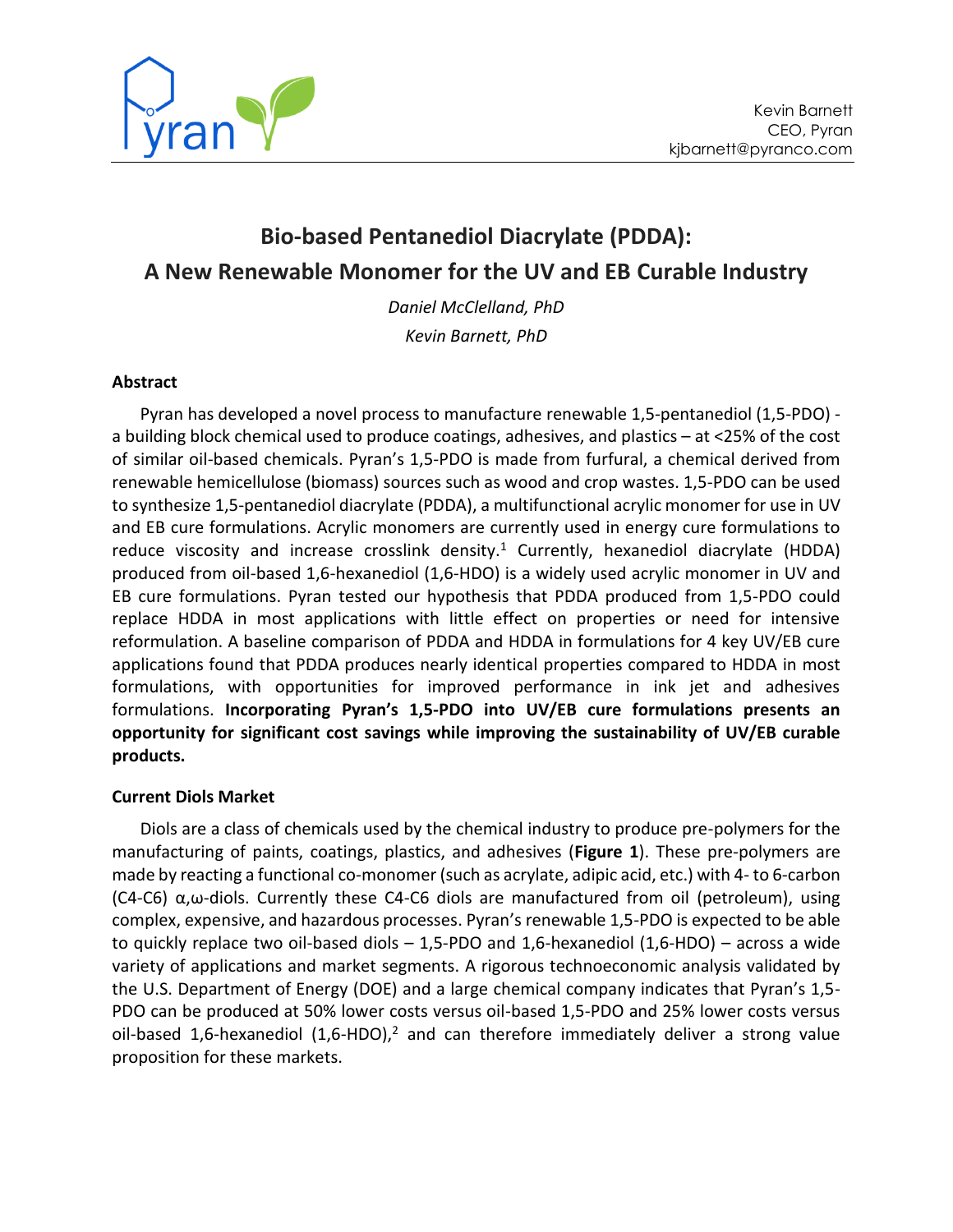

<span id="page-1-0"></span>**Figure 1**. Major market uses for 1,5-PDO and 1,6-HDO.

## **Production of 1,5-Pentanediol**

1,5-PDO is currently manufactured in small volumes as a byproduct in the production of Caprolactam and 1,6-HDO from benzene (**[Figure 2\)](#page-1-1).** This route involves numerous reaction steps with low conversions, high separation and recycle costs, and flammability hazards, leading to higher production costs and poor economics.<sup>5,6</sup>



<span id="page-1-1"></span>**Figure 2.** Production of Caprolactam, 1,6-Hexanediol, and 1,5-Pentanediol from oil-derived benzene.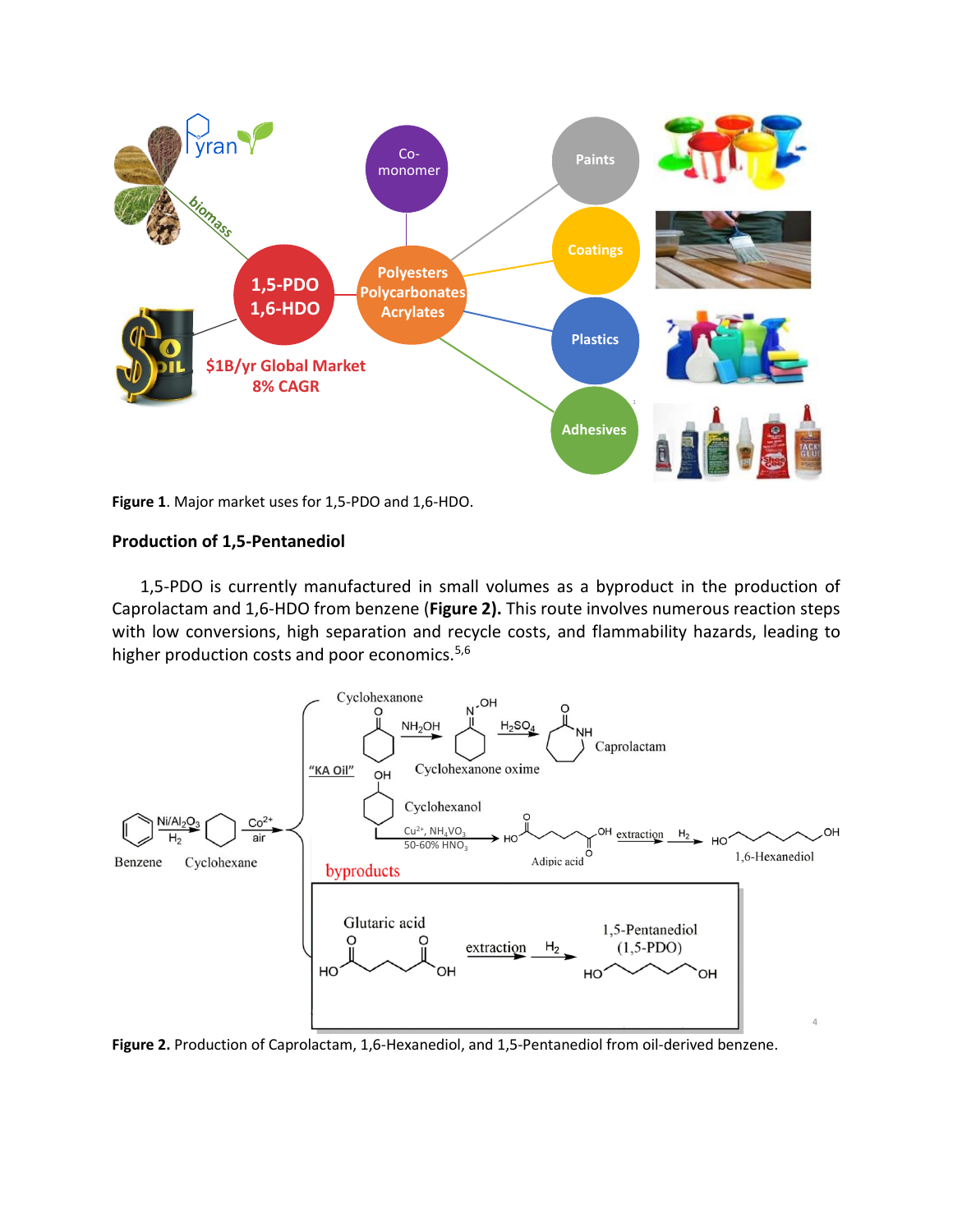## *Pyran's Innovation*

Pyran uncovered and improved upon a novel 4-step chemical pathway to produce 1,5-PDO from biomass-derived furfural with high economic potential (**[Figure](#page-2-0) 3**). Pyran's process to produce 1,5-PDO starts from the renewable 5-carbon platform chemical, furfural. Furfural is produced primarily from corn cobs but can also be produced from wood wastes and other agricultural residues. Globally, over 600,000 MT of furfural capacity was available as of 2015.<sup>6</sup> No commercial process currently exists that converts furfural into 1,5-PDO. Pyran's approach is lower-cost and contributes less to climate change than current approaches because it uses carbon from biomass resources instead of petroleum. Pyran's rigorous economic and life cycle models have shown that it can have over three times cost reduction and >60% lower carbon footprint than petroleum-derived diols.<sup>2</sup>



<span id="page-2-0"></span>**Figure 3.** Pyran's novel route to produce 1,5-pentanediol from biomass-derived furfural.

Pyran's process comes with significant advantages that correspond to our high yields and low selling price:

- 1. Stable and inexpensive catalysts
- 2. Clean process no solvent or water solvent
- 3. No byproducts (only wastewater)
- 4. No liquid recycle streams
- 5. Thermochemical conversion (vs. biological)

# **1,5-PDO in UV and EB Cure Coatings**

**UV and EB cure coatings** are produced by polymerizing a mixture of chemicals that include an epoxy acrylate oligomer, a multifunctional acrylic monomer, and a photo-initiator (**[Figure 4](#page-2-1)**). Hexanediol diacrylate (HDDA) produced from oil-based 1,6-hexanediol (1,6-HDO) is a widely used multifunctional acrylic monomer for these formulations. Pyran's 1,5-PDO can produce an acrylic monomer called pentanediol diacrylate (PDDA) which could be used to replace HDDA in these formulations.



<span id="page-2-1"></span>**Figure 4.** A typical UV/EB cure formulation. 1,6-hexanediol-based HDDA can be replace with 1,5-pentanediolbased PDDA as the acrylic monomer.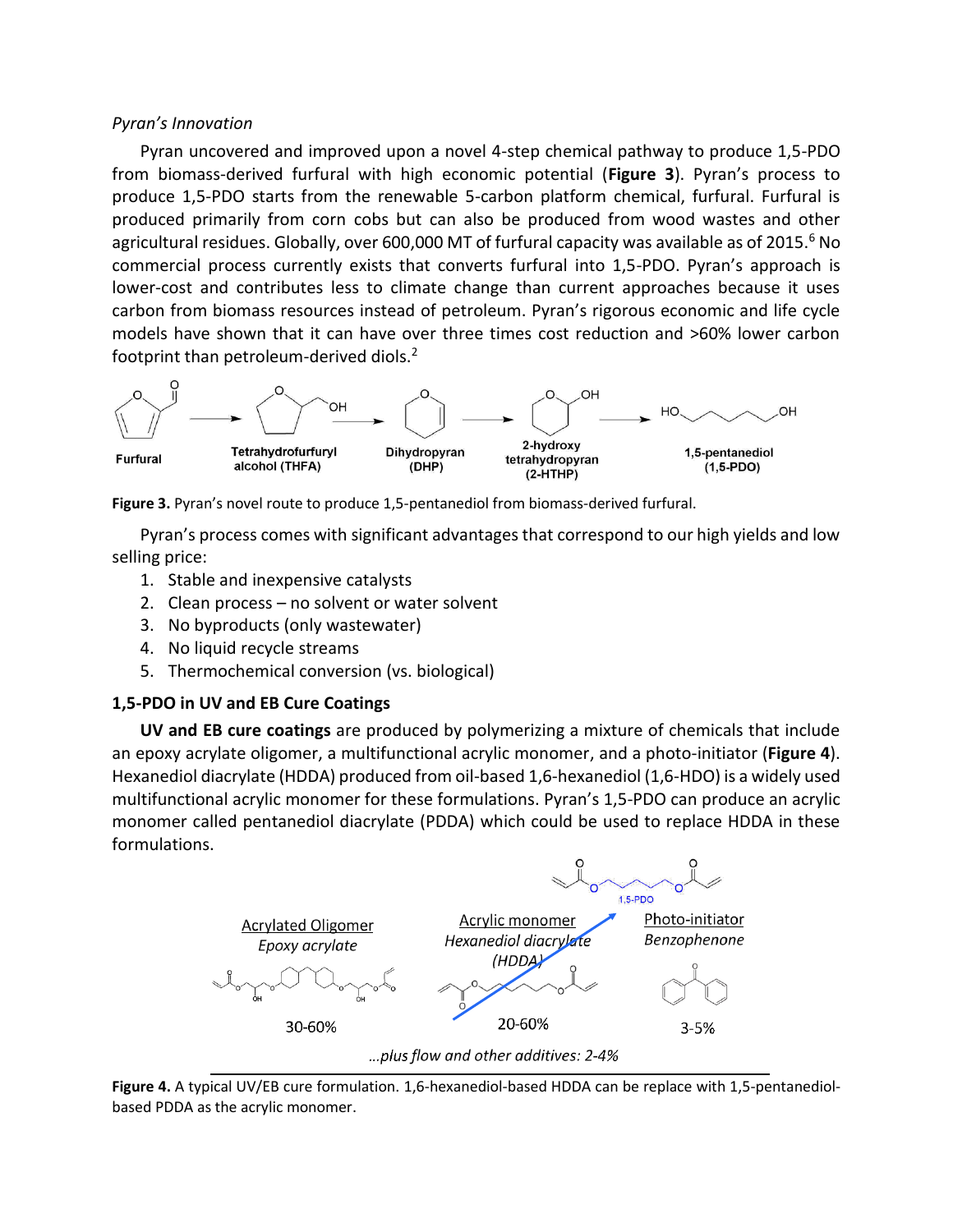HDDA is used in UV/EB cure formulations as "reactive diluent" mostly to lower overall viscosity and has limited contribution to end-properties. <sup>1</sup> **Pyran hypothesized that PDDA could replace HDDA in most applications with little effect on properties or need for intensive reformulation.**

# **UV/EB Cure Markets- Basis for comparison of PDDA and HDDA**

The UV/EB cure market encompasses a large variety of applications as displayed in **[Figure 5.](#page-3-0)** Graphic arts-OPV, graphic arts-inks, and wood coating are the majority by volume at 26%, 22%, and 18% respectively and as such, our testing has focused on formulations for these applications. Additionally, we have tested a formulation for adhesives which requires properties dissimilar to the other applications.



2017 UV+EB FORUMLATED PRODUCT USAGE BY VOLUME (PERCENT OF TOTAL)

<span id="page-3-0"></span>**Figure 5.** North American UV Cure Market by volume percent. Modified from Cohen, G. In North American Market Overview, RadTech 2018, Chicago, IL, 2018.<sup>8</sup>

# **PDDA versus HDDA – Baseline Comparison**

Generic formulations with PDDA and HDDA were made for four applications, overprint varnishes (OPV), ink jet, wood coatings, and adhesives. These formulations were compared by their tensile, flexural, and other physical properties to understand the difference induced by using PDDA instead of HDDA. The generic formulations for each application are displayed in **[Table 1](#page-3-1)** where higher monomer contents of PDDA and HDDA were utilized to observe the outsized effects on the coating properties. True formulations will vary greatly but these generic formulations provide a baseline comparison for utilizing PDDA in a formulation over HDDA.

<span id="page-3-1"></span>

| <b>Table 1.</b> OV care formations tested with HDDA and FDDA |                                   |                       |  |  |  |
|--------------------------------------------------------------|-----------------------------------|-----------------------|--|--|--|
| Formulation                                                  | Components                        | Ratio                 |  |  |  |
| <b>OPV</b>                                                   | HDDA or PDDA/PE2120/CPK           | /50/3<br>50           |  |  |  |
| Ink jet                                                      | <b>HDDA or PDDA/PEA/CPK</b>       | /50/3<br>50           |  |  |  |
| Wood                                                         | HDDA or PDDA/CN992/CN374/CPK      | 47.5 / 47.5 / 5 / 3   |  |  |  |
| Adhesive                                                     | HDDA or PDDA/CN975/IBOA/SB405/CPK | 40 / 30 / 20 / 10 / 3 |  |  |  |

**Table 1.** UV cure formulations tested with HDDA and PDDA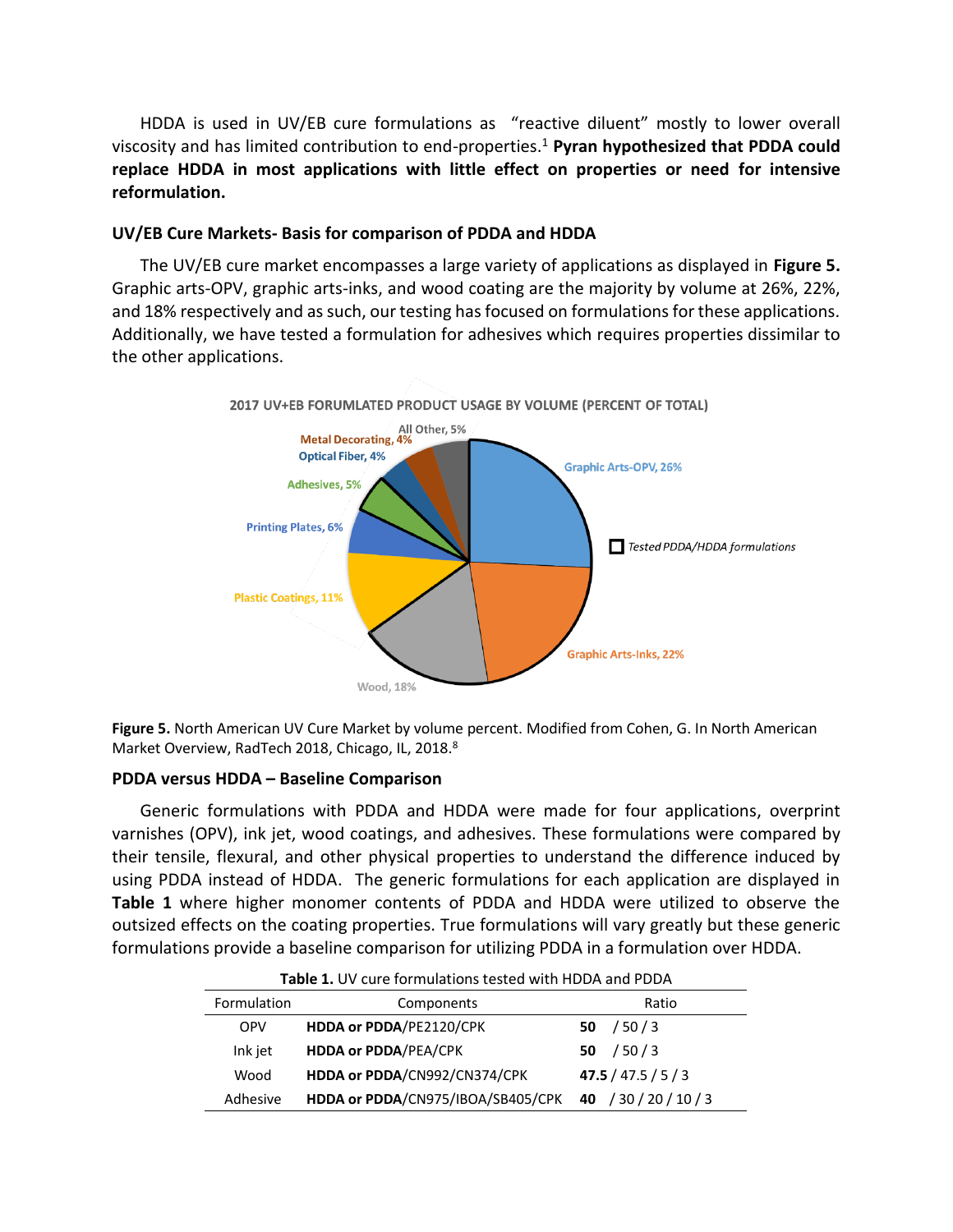#### Tensile Properties

A cured type IV bar (35 x 6 x 0.5 mm gauge, width, thickness) was prepared for each formula and pulled at 10 mm/min with the results displayed in **[Figure 6](#page-4-0)**. The PDDA OPV and wood coating formulations had minimal variations in the tensile modulus, strength, and elongation. The PDDA ink jet formulation had increased tensile modulus and strength over the HDDA formulation with minimal differences in tensile elongation. Additionally, the PDDA adhesive formulation had increased tensile strength and elongation with similar tensile modulus. Overall the PDDA formulations performed similarly with increased performance in select areas.



<span id="page-4-0"></span>**Figure 6.** Comparison of tensile properties between HDDA and PDDA formulations for OPV, ink jet, wood coatings, and adhesives.

# Flexural Properties

The flexural properties were tested using a 20 x 2 x 2 mm bar with a 1 mm/min test and the results are displayed in **[Figure 7](#page-4-1)**. The HDDA and PDDA formulations had minimal differences for the OPV, wood coating, and adhesives in flexural modulus, strength, and deflection. The PDDA formulation provided improved flexural modulus and strength and decreased deflection for the ink jet formulation. The PDDA formulations as a whole performed very similarly to the HDDA formulations with improved properties for the ink jet formulation.

![](_page_4_Figure_6.jpeg)

<span id="page-4-1"></span>**Figure 7.** Comparison of flexural properties between HDDA and PDDA formulations for OPV, ink jet, wood coatings, and adhesives.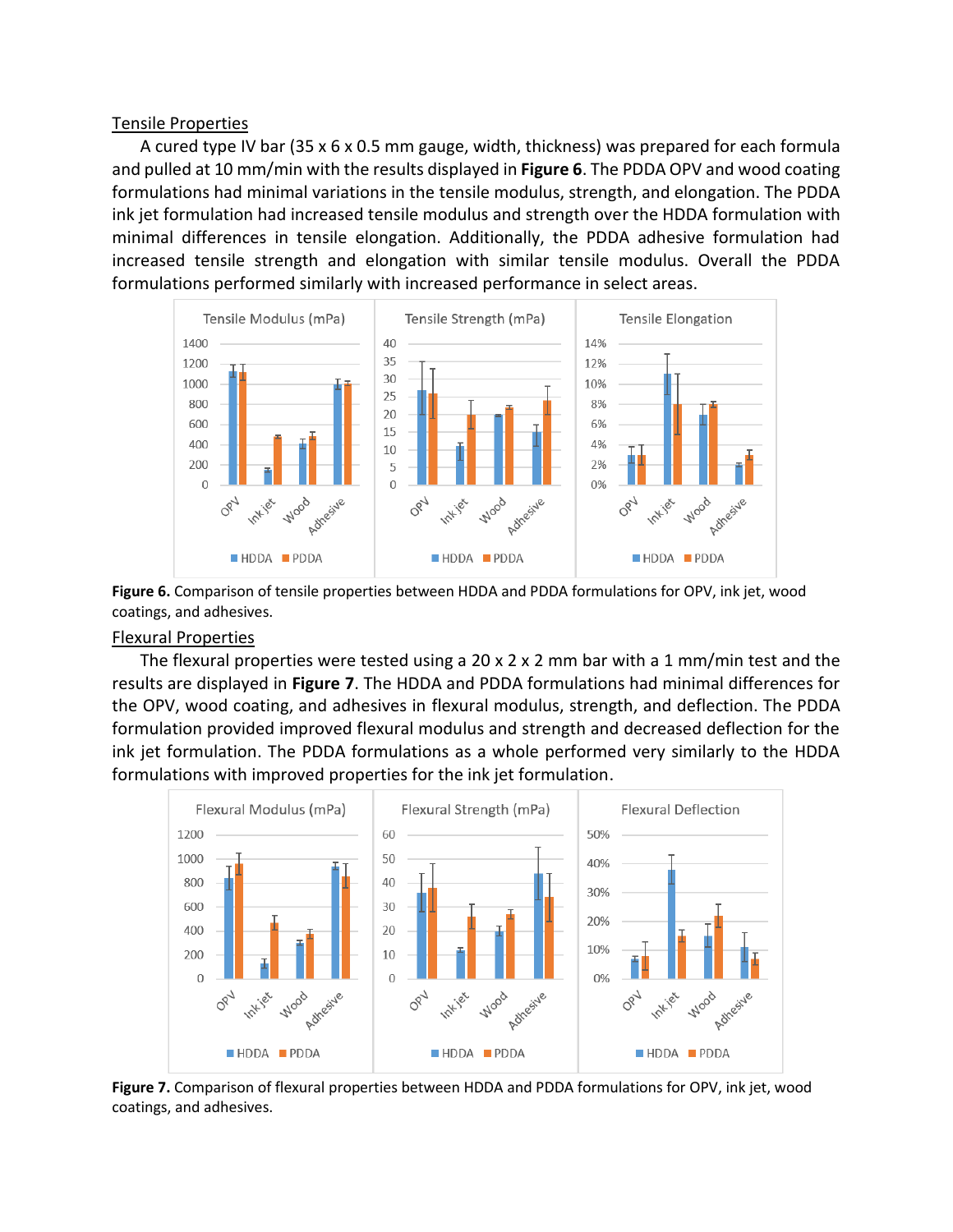# Other Physical Properties – Viscosity, Shore Hardness, Tack-free belt speed

The HDDA and PDDA formulations were also tested for viscosity, shore hardness, and tackfree belt speed which are displayed in **[Figure 8](#page-5-0)** along with the final acrylate conversion. The viscosities were tested with Brookfield Viscometer and HDDA and PDDA formulas were found to be similar. The shore hardness was determined with a Shore D durometer on disks approximately 1 mm thick while the tack-free belt speed was determined by drawing down a coating using a #100 bar (250 mil) and running the material under a conveyer system at various speeds. Both the shore hardness and tack-free belt speeds were found to be similar for HDDA and PDDA formulations. Acrylate conversion was determined with a Nicolet 6700 FTIR and was monitored in real time. The final acrylate conversions were found to be lower in the PDDA formulations though this was not considered detrimental since the other properties for PDDA formulations were found to be similar or improved over the PDD formulations.

![](_page_5_Figure_2.jpeg)

<span id="page-5-0"></span>**Figure 8**. Comparison of other physical properties between HDDA and PDDA formulations for OPV, ink jet, wood coatings, and adhesives.

Lastly, the adhesive properties were tested with ASTM 3359-09 on glass, PC, ABS, and Delrin with the results displayed in **[Table 2](#page-5-1)**. The adhesive properties were found to be the same for HDDA and PDDA formulations on all surfaces. Overall, the properties of the PDDA formulations were similar to the HDDA formulations aside from the final acrylate conversion which although lower for PDDA formulations did not appear to have an effect on the physical properties cured formulations.

<span id="page-5-1"></span>

| Table 2. Comparison of HDDA and PDDA formulations for adhesive properties on various substrates. |             |              |              |               |  |
|--------------------------------------------------------------------------------------------------|-------------|--------------|--------------|---------------|--|
|                                                                                                  | Glass       | PC.          | ABS.         | <b>Delrin</b> |  |
| Adhesive-HDDA                                                                                    | $0/25 - OB$ | $25/25 - 5B$ | $25/25 - 5B$ | $0/25 - OB$   |  |
| Adhesive-PDDA                                                                                    | $0/25 - OB$ | $25/25 - 5B$ | $25/25 - 5B$ | $0/25 - OB$   |  |